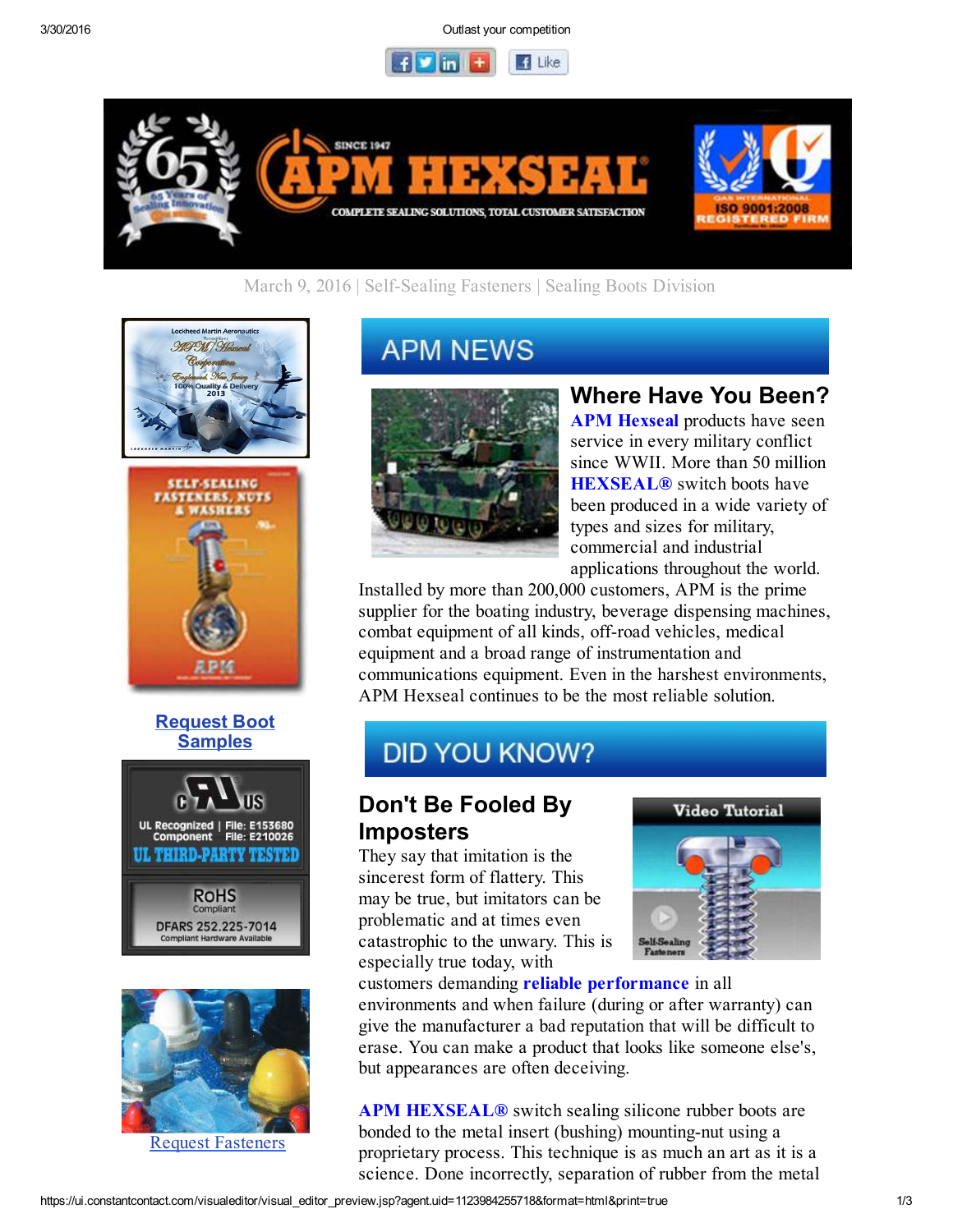

#### Watch All Videos





### Download Literature





Toll Free: 800-498-9034

Email: info@apmhexseal.com



can occur. The silicone itself, if not properly blended and processed, can outgas. Ironically, it is the outgassing that can migrate and deposit on nearby electronic components and switch contacts,

causing premature failure which the boot itself was supposed to prevent. Built-in UV resistance is also paramount to longevity and is another example of the importance of elastomerics fabrication experience. Just another reason why APM Hexseal is the only solution in even the harshest environments.



# Its Good To Ask **Questions**

Be skeptical about unsupported claims made on the internet by neophytes with no track record or exaggerated experience. They may present themselves as manufacturers, but in reality they are likely unauthorized pseudodistributors who purchase our



products from our distributors and then resell them as their own. All authentic **HEXSEAL®** boots have our logo molded on to them. APM Hexseal's **website** includes real life application successes, downloadable drawings, a vast national and international distribution network, worldwide sales representation, a broad product line set forth in our catalogs, 1,049 National Stock Numbers (used by the U.S. government for purchasing), unrivaled technical support availability, and a first-rate machine shop that produces actual custom products. Check out APM Hexseal's website to order or inquire further.

## Look for next week's newsletter to learn more about APM Hexseal's sealing solutions!

### Download Catalogs

APM Hexseal Corporation newsletter@apmhexseal.com | http://www.apmhexseal.com